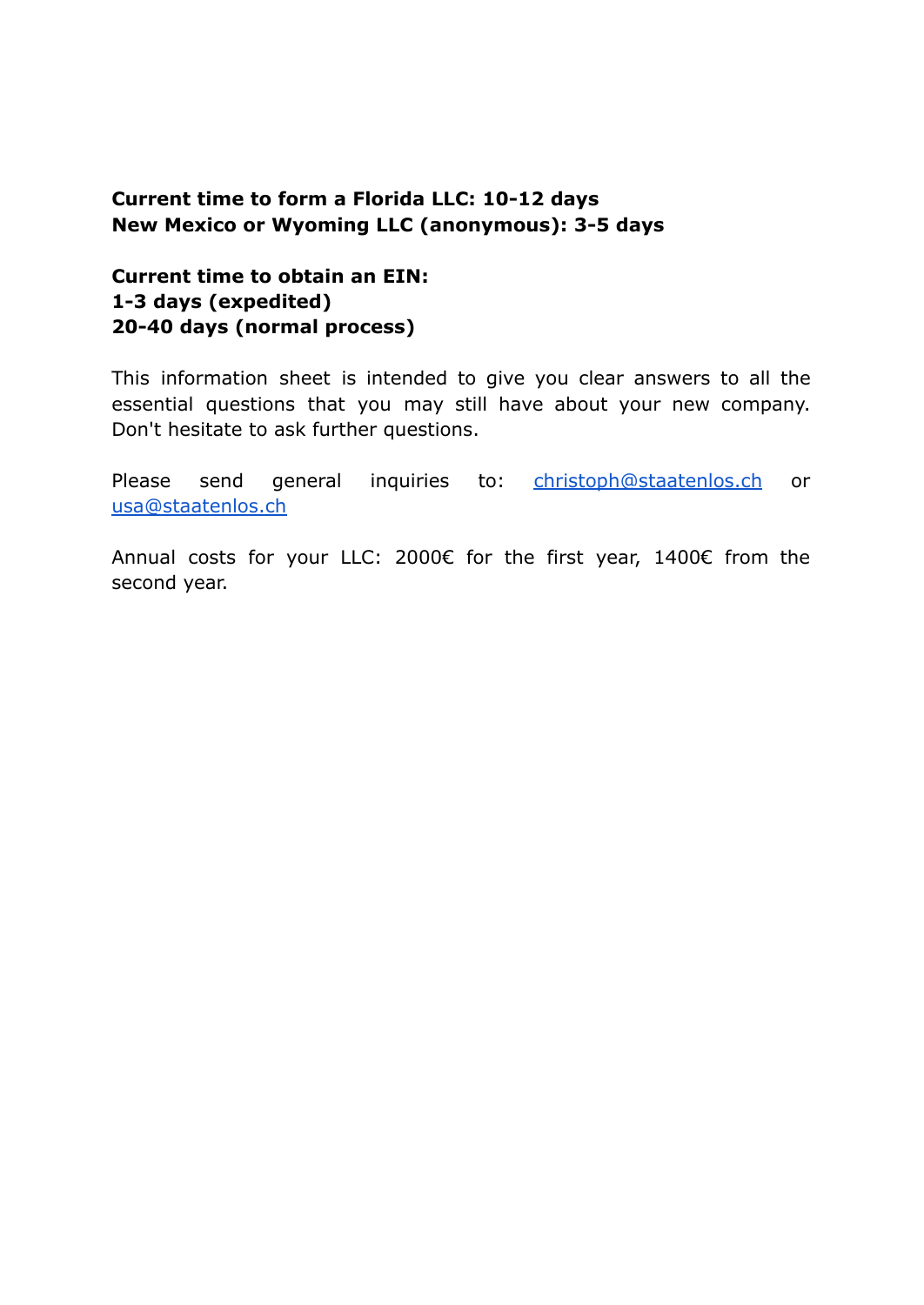### **Formation process**

In order to ensure a quick and smooth process, please give us the following information by email to [usa@staatslos.ch](mailto:usa@staatenlos.ch). The individual points are explained in detail later in the text.

Contact email (only for our communication with you): Desired name for the LLC: Company purpose: Member-managed or manager-managed: Names of the members: Names of the managers: Passport scan or photo as an attachment (corners visible, not cut off)

We generally recommend the state of Florida for the formation of LLCs, where we have our own office that can be used as a business address. Florida is easily reached from outside the US, has a good reputation and no local laws that could negatively impact your LLC. However, we can also set up the LLC in any other state if you prefer.

You can check whether the desired name for your LLC in Florida is still available here in the [register](http://search.sunbiz.org/Inquiry/CorporationSearch/ByName). The name must not already exist and must be sufficiently distinguishable from existing company names. If you don't want to search yourself or are unsure, simply send us several names in order of priority so we can check it ourselves.

Member-managed or manager-managed means whether you appear as the owner of the LLC in the commercial register. If you are the sole owner of the LLC and do not need any anonymity, you can choose Member-Managed and appear in the register as the owner of the company. This usually simplifies the opening of bank accounts. In the case of manager-managed LLCs, on the other hand, only the directors of the LLC appear in the commercial register, and the owners remain anonymous to the public. The ownership is structured purely internally in the operating agreement, which you will receive from us after the company has been founded. If you are unsure what the best solution is in your case, please ask.

We also need a copy of your passport (scan/photo) in order to receive the EIN (tax number). Normally, the issuance of an EIN currently takes 2-4 weeks at best, but processing times of up to 8 weeks cannot be ruled out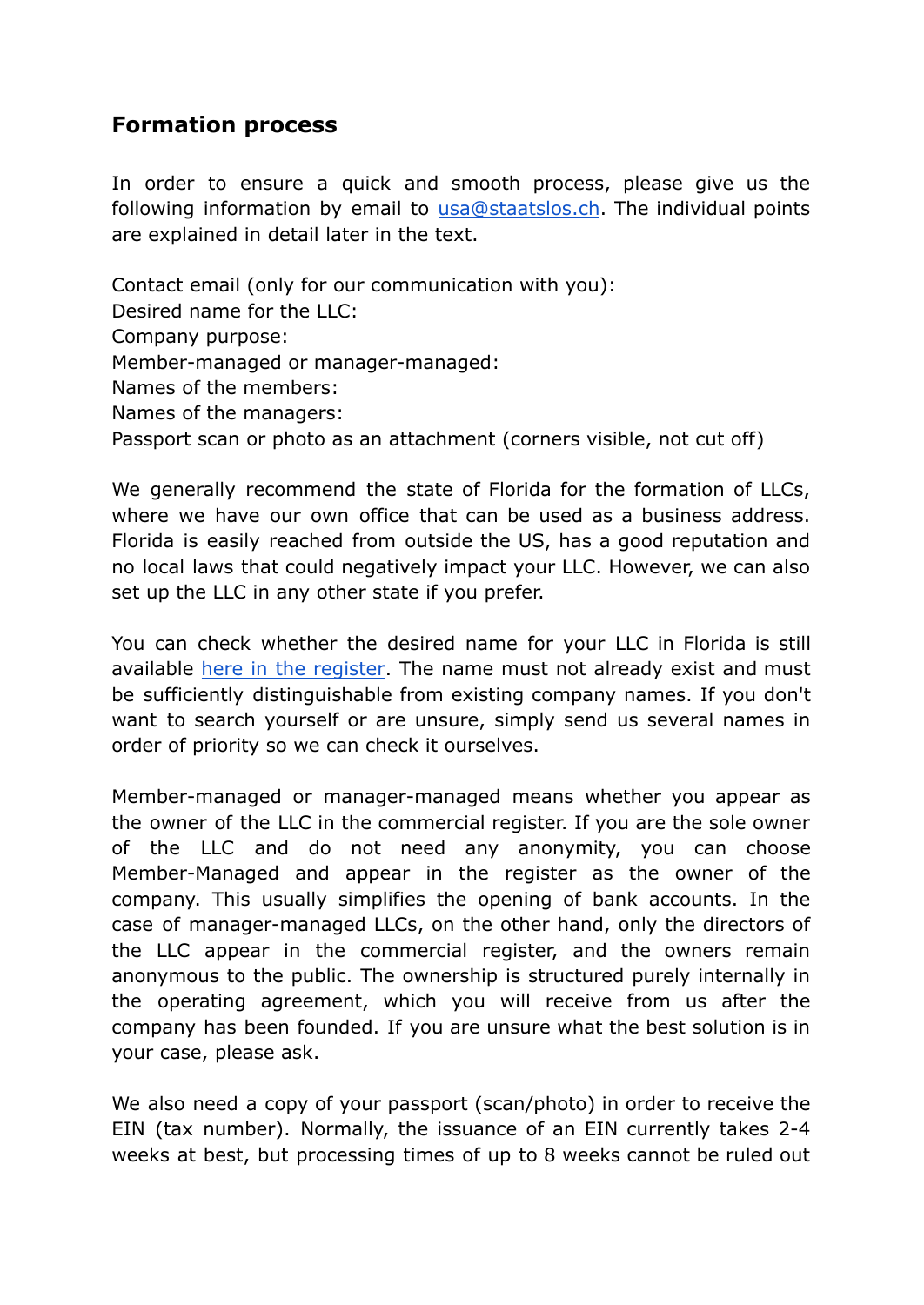with certainty. Without an EIN, you are limited in opening bank accounts and doing business with your LLC. However, we have a method of obtaining the EIN much faster than through the standard procedure, usually within a few days.

Please transfer the due costs for the LLC either via PayPal to [christoph@staatenlos.ch](mailto:christoph@staatenlos.ch), via Bitcoin to 3QkueZe8D3GzgMBiQfEnLU2yrcuSQ4Mg9e or by bank transfer to the following account:

Thirteen Flags LLC BE41 9672 0358 8010 TRWIBEB1XXX **Transferwise** Avenue Louise 54, Room S52, Brussels, 1050, Belgium

Kind regards Christoph Heuermann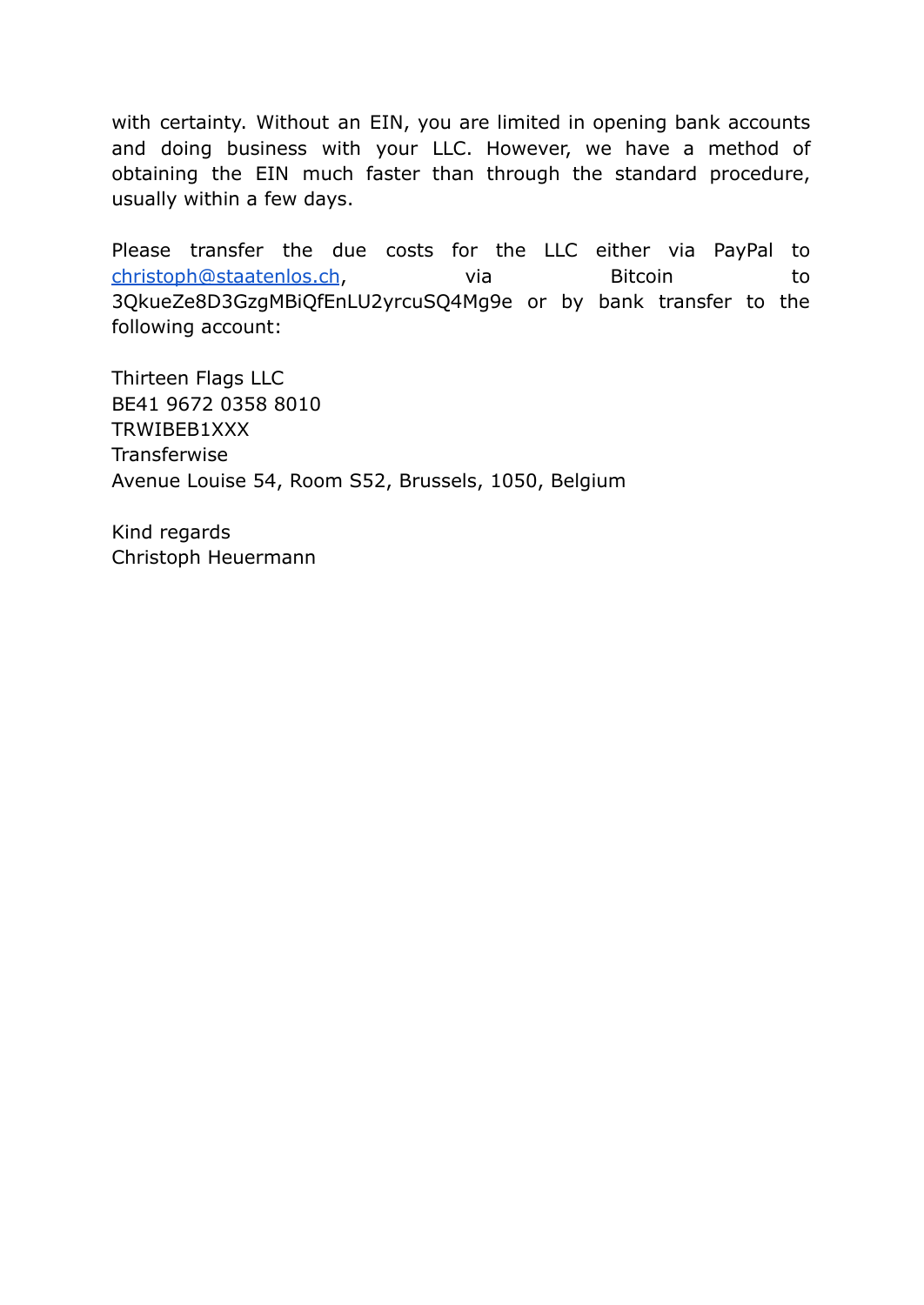# **Anonymity**

Setting up an anonymous LLC usually means only having access to bank accounts in the US itself (i.e. SWIFT system, no IBAN/SEPA). IBAN/SEPA-enabled banks do usually not open accounts unless at least one person involved appears in a public register. Online banks like Wise are the rare exception.

Anonymous incorporation in the USA (New Mexico or Wyoming) also costs 2000€ in the first year and 1400€ annually from the second year.

## **Introduction to Limited Liability Company**

LLC stands for Limited Liability Company. A LLC is a legal business form that does not exist in this form in Europe, a hybrid of a partnership and a corporation. It can have a single owner (designation: member) who can also be the managing director (designation: manager). The LLC is not a special offshore company but is used by millions of Americans alike.

Members of an LLC are usually not automatically made public in the commercial register. The internal structure of an LLC results from the Operating Agreement, which specifies the percentage of ownership between the members and can be used to outline all kinds of internal arrangements. However, the operating agreement is purely optional and only really necessary if there are more than two members in a LLC. You will receive a standard sample of an operating agreement after the formation.

Only the manager of the LLC is visible in most states' commercial registers. It can be specified at the time of incorporation whether the LLC should be "member-managed" or "manager-managed". Member-managed means that every member is also a manager of the company at the same time, while manager-managed means there is a specific member or outside person specifically appointed as a manager.

The opening of business accounts for the LLC is only possible when providing the information of all involved members and managers to the bank in question. It is possible that a natural person will be replaced by another person after the accounts have been opened, but a document confirming such a change will usually be uploaded to the commercial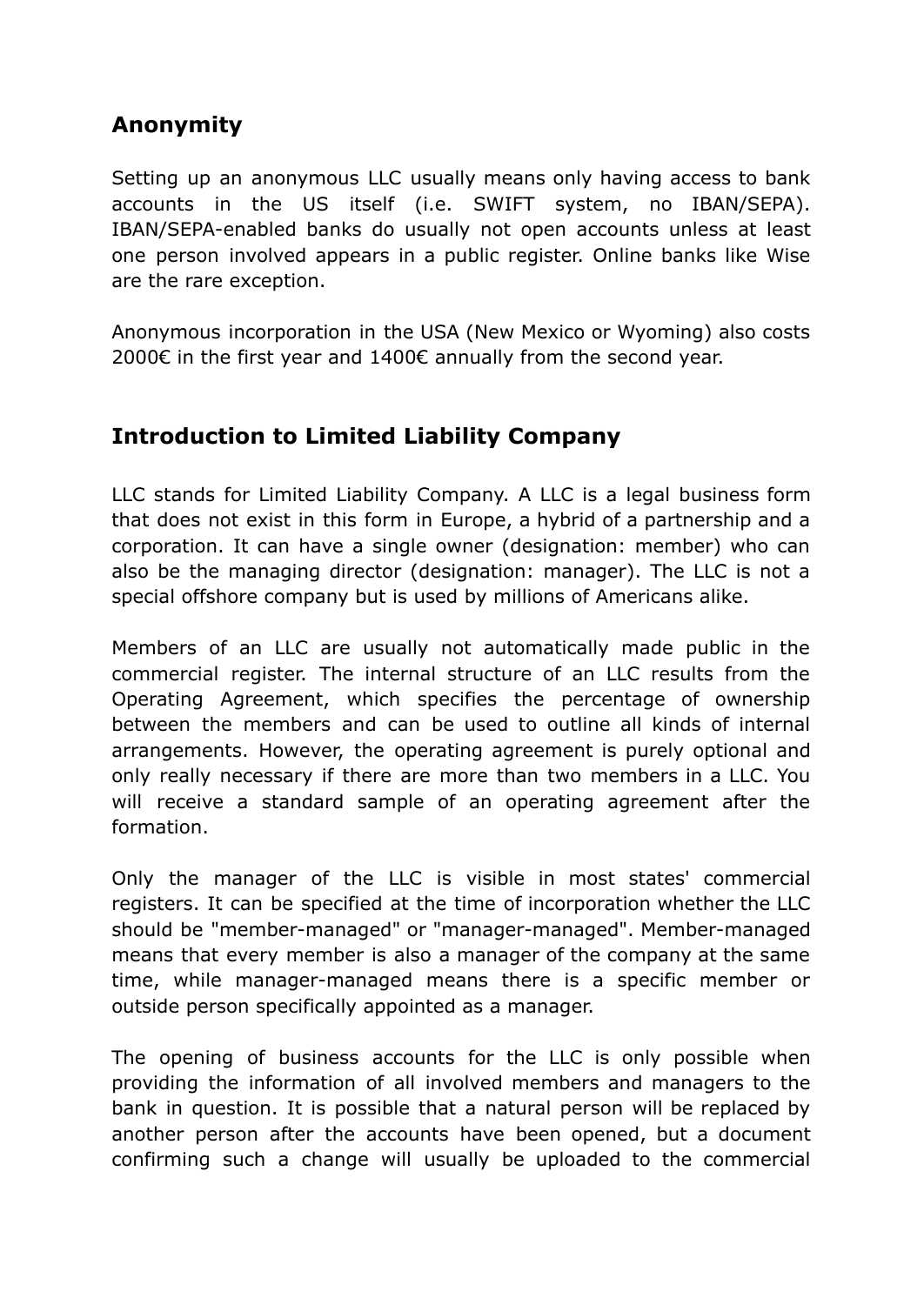register. Full anonymity from the public is therefore only available in selected states, without the use of business bank accounts or with the appointment of a permanent manager. In principle, this can also be a US citizen or resident without triggering any tax disadvantages, as long as this person does not take part in the business in other ways.

The time to form a LLC varies by state. In the state of Florida it usually takes around 10 days. The specific foundation period will be communicated to you when you place your order.

Once your LLC has been entered in the commercial register, we will provide you with further information and the incorporation documents. This is followed by the application for the tax number EIN, which currently takes 3-8 weeks with the standard procedure, but only a few days in the accelerated way.

## **Taxation of the LLC**

A Single-Member LLC is by default a so-called "disregarded entity for federal tax purposes" for the tax authority IRS. That means there are no US taxes if the members are not liable to taxes in the US themselves and as long as no economic nexus for the LLC is created in the US. The principle of tax transparency applies, meaning that the LLC does not pay taxes itself on the corporate level, but the members pay taxes where the members are tax residents personally. LLCs are therefore "pass-through entities" in which the tax payment is passed through to the tax residence of the owners.

As a rule, you formed this LLC because you have a tax-free residence or, as a perpetual traveller, no tax residence at all. In other countries, it is up to you to tax the LLC at applicable income tax rates and any social security contributions, as you would have to do with a local partnership or corporation. Because of the limited liability, European countries usually classify the LLC as a corporation, since there is no equivalent to a one-owner partnership with limited liability in Europe. This can have very unfavorable tax consequences.

Income directly from the USA is also tax-free as long as the LLC does not create an economic nexus in the US, which usually means you should not have a permanent establishment or employees in the US. Use of an office as a post address is not a permanent establishment as long as business activities are not carried out there on a regular basis. It is not a problem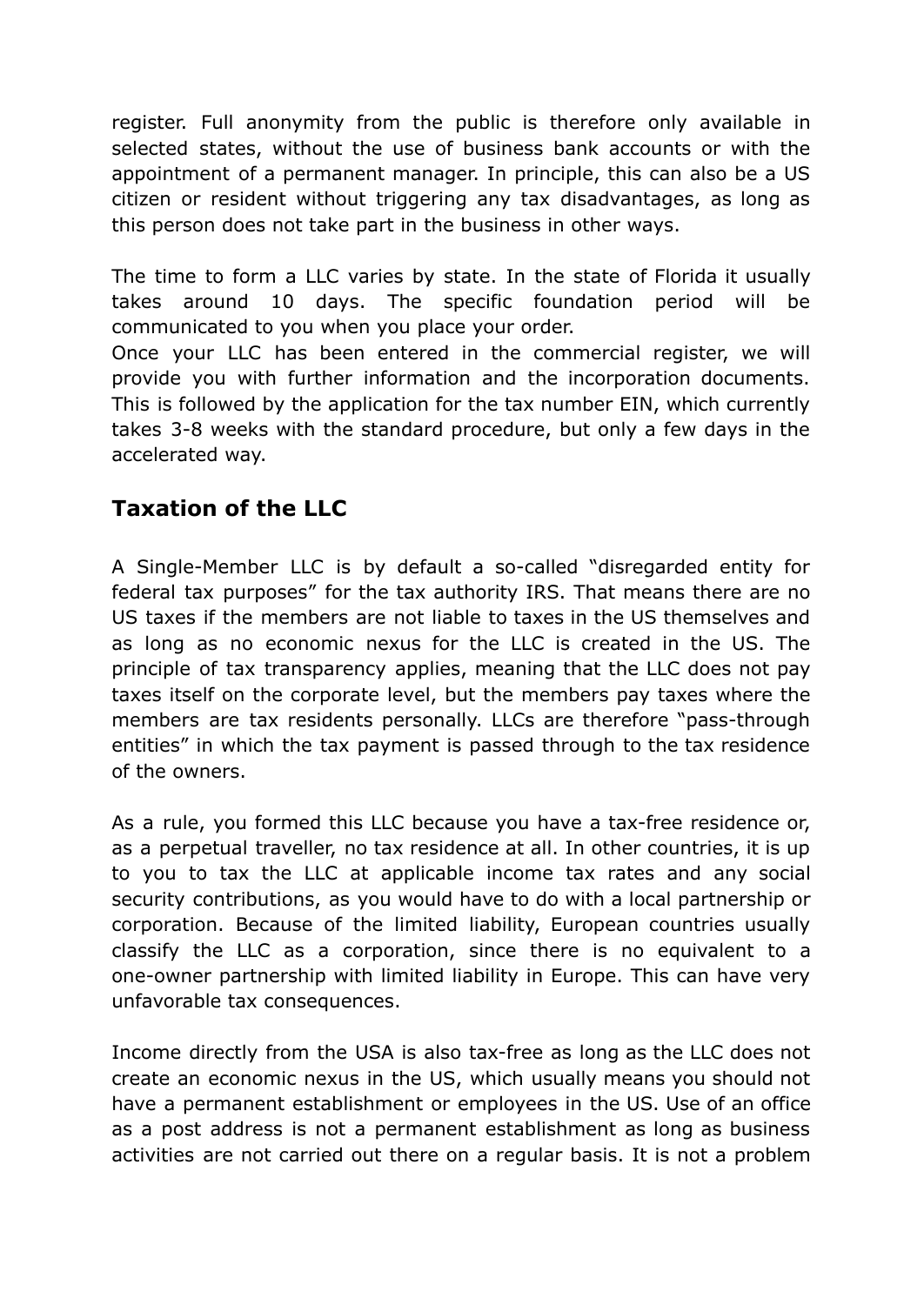to employ freelancers in the US as long as they do not work exclusively for you. The same applies to contractual partners of all kinds. As long as they do not work exclusively with you, they are not so-called "dependent agents". Such would make the LLC taxable in the United States, limited on US-source income. Foreign income would remain unaffected. US income would then be subject to federal and possibly state income tax. The US does not have a VAT like in Europe. That only exists in the form of sales tax mainly on physical goods.

Otherwise, the VAT rules of the countries in which your customers are located apply. With a US LLC, you are almost always completely exempt from VAT. You can issue net invoices to your customers. If you have business clients (B2B) in the EU, the reverse charge procedure applies. The customer based in Europe has to pay the VAT himself, but can also offset it at the same time. You can write the usual references to this procedure (e.g. "reverse charge") on the invoice, but you are not obliged to do so. VAT on sales to private customers (B2C) only applies to physical products or automated digital products (VAT OSS). Examples of this are e-books, video courses, games, music or software, provided these are automatically delivered to customers online.

### **Accounting and reporting obligations**

Accounting only needs to be prepared and does not have to be submitted. It is enough to store invoices and receipts digitally and be aware of how much you earn and spend for your business. An American tax advisor is only required for the LLC in exceptional cases.

The LLC has a few bureaucratic obligations that you have to deal with. One of them is done automatically by us, the others can be partially avoided and if not, they don't take up more than an hour of your time per year.

#### *Annual Report*

Most states require an Annual Report to be submitted updating your LLC's information. This is linked to the payment of annual state fees. This is automatically taken care of by us. We will remind you well in advance of submitting the report so that you can notify us of any changes (new address/members/managers etc.) or simply confirm that everything can remain as it is.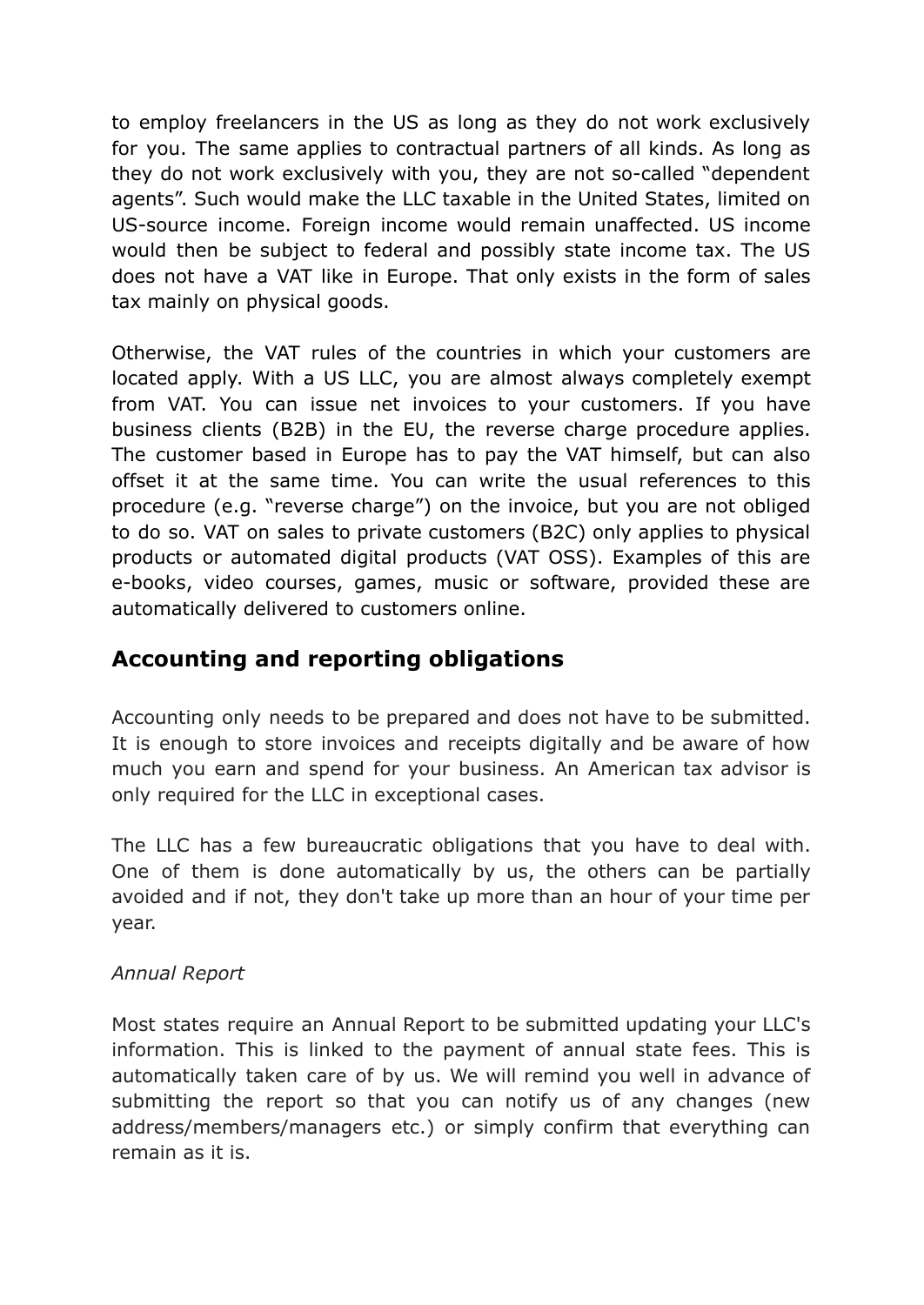We collect the annual total fees for your LLC every 12 months after the formation of your LLC, regardless of the annual report.

### *FBAR (Foreign Bank Account Reporting)*

FBAR requires all US persons to report all accounts outside the US to the authorities if they (all combined) exceed \$10,000 at any time during the year. This reporting obligation also applies to US LLCs - but only at the level of the LLC, not for their owners.

This means you only need to file an FBAR form for your LLC once a year if you use a business account with a non-US based bank and have more than \$10,000 (or currency equivalent) there at any time of the year. The FBAR can be submitted online and takes less than 10 minutes to complete. Your personal accounts are not affected and do not need to be reported.

#### *Form 5472 (and 1120)*

Because foreign LLC owners are often not required to provide a US tax declaration at all, some information has to be provided once a year using the IRS form 5472. This form looks complicated, but in the end it contains only very basic information. The whole thing shouldn't take much more than 30 minutes of your time.

The completed form is faxed to the IRS along with a zero tax return (Form 1120). This can be done quickly and easily using online fax services. As soon as the deadline for filing Form 5472 and FBAR is approaching, we will inform you every year with an additional detailed information sheet whether you should fill out the form and, if so, how exactly to proceed.

This refers to single-member LLCs, i.e. LLCs with only one owner. LLCs that have multiple owners or a corporate owner may be required to submit additional or different forms.

#### *Corporate Transparency Act*

The Corporate Transparency Act is expected to come into force at the end of the year. This introduces a transparency register for all direct or indirect owners (Ultimate Beneficial Owner) of a US company, as is already standard in most countries around the world. Owners are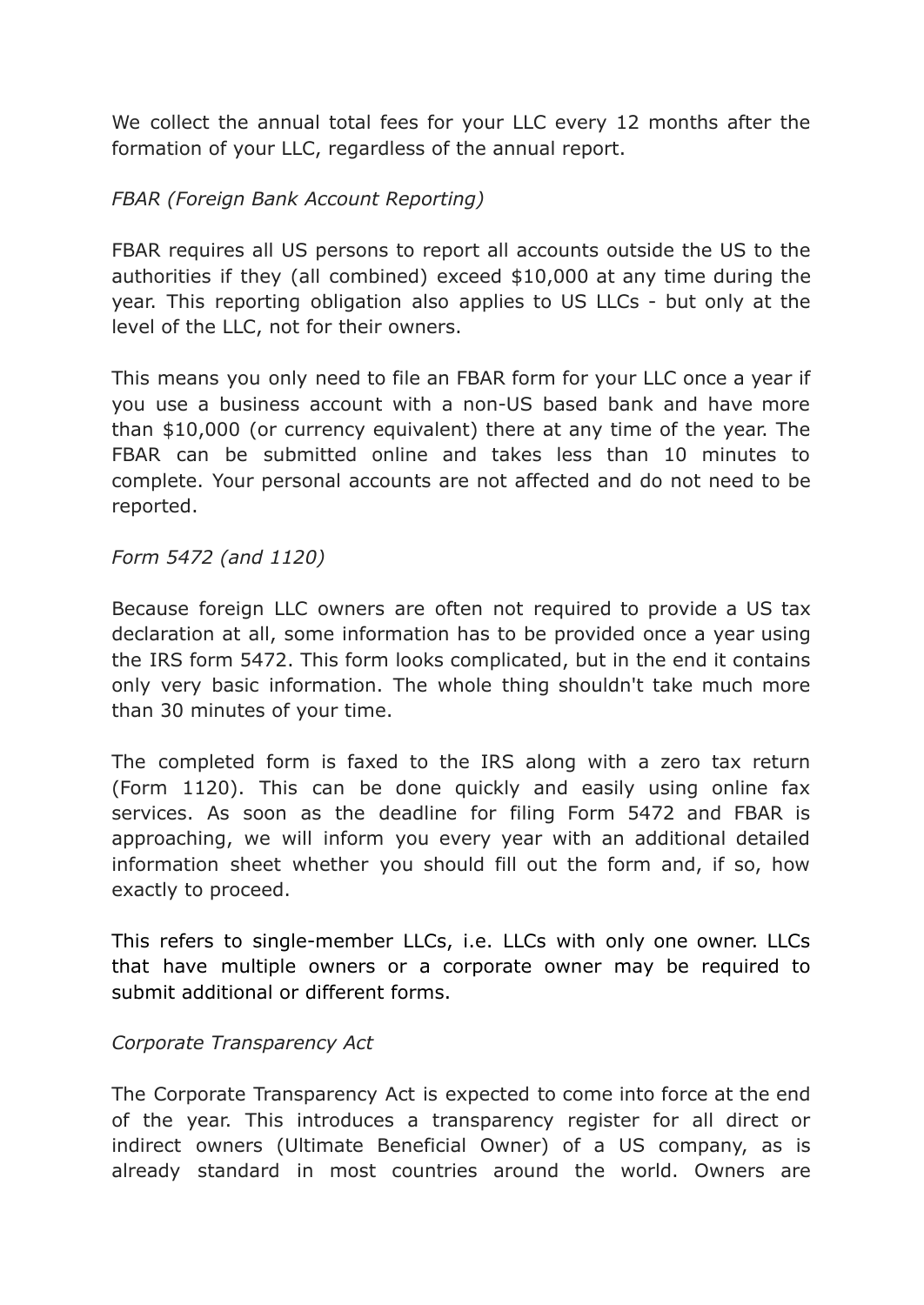exclusively natural persons, not corporations. This register is not public and is maintained by the Financial Crime Detection Authority (FinCen). There are exceptions to the requirement to register here, but these do not apply to non-US residents.

Accordingly the following information will be collected from LLC owners in this registry:

- Names of all individuals with more than 25% ownership or "significant influence" in the LLC
- Date of birth of such individuals
- Business or residential address
- Photo/scan of passport or ID of these individuals

Newly incorporated LLCs must submit this information within 2 weeks of the completed incorporation once the law is in effect. It is still unclear exactly when the law will finally come into force, estimated at the end of 2022. From then on, a transition period of one year will apply to existing LLCs, during which the above information must be submitted.

Since the transparency register is not public, there is no change in terms of anonymity of LLCs regarding the public. The introduction of this register has no impact on the (non-) taxation of the LLC.

As soon as the exact handling of this system is known and becomes relevant, we will of course contact you with further information.

## **Which state is suitable for your LLC?**

We can potentially set up an LLC for you in any US state. In Florida we have our own office where your LLC will be registered. Only in Florida, Wyoming or Delaware is it also possible to rent a premium address including a virtual office. These three states are also generally recommended for non-residents the most.

The states differ mainly in their taxes (income tax, corporate income tax, sales tax), which is irrelevant for you as a non-US resident with a Disregarded Entity. The annual fees of the states range from \$0 in New Mexico to \$800 in California. These are always already included in your yearly fees to us.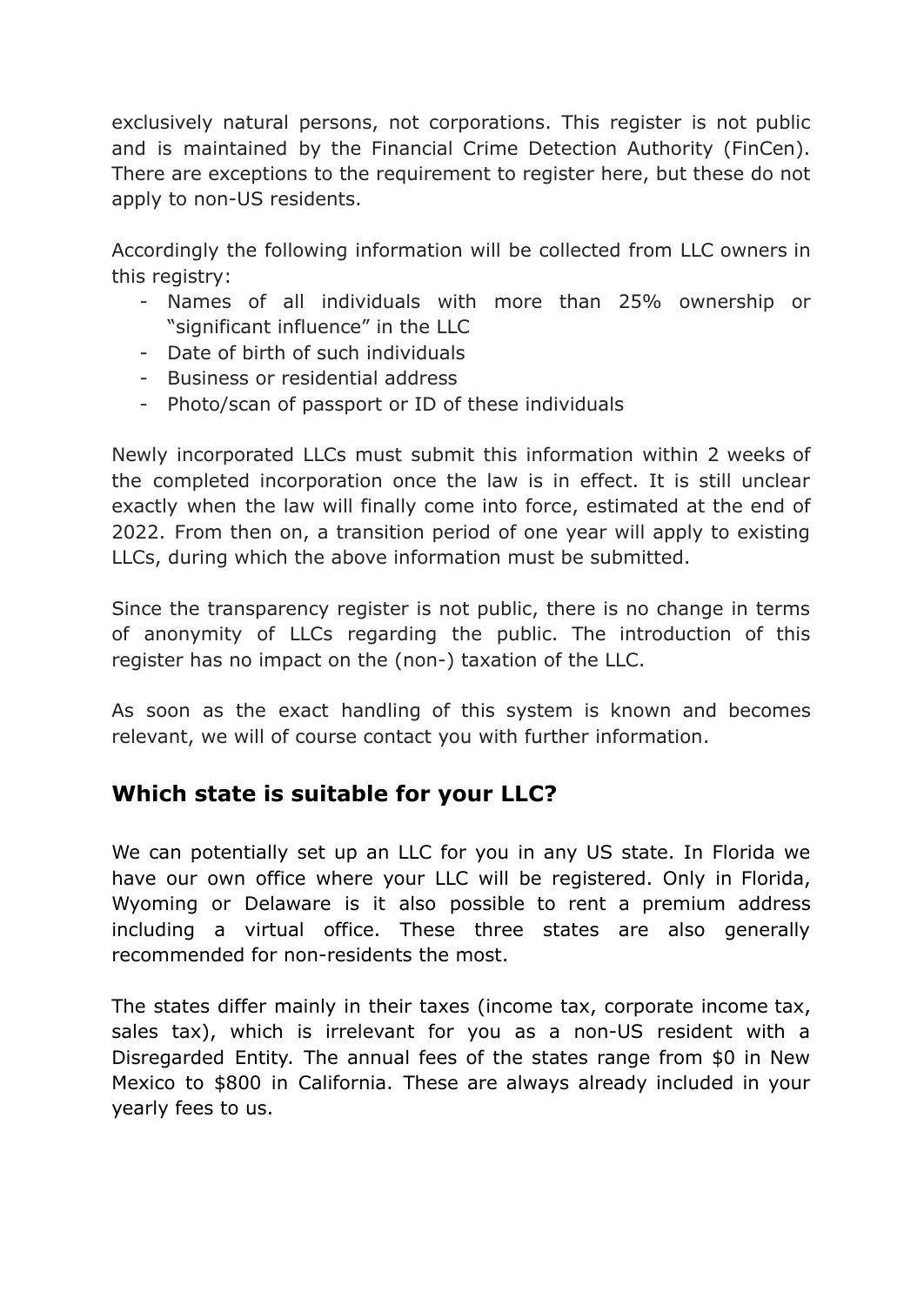The only really relevant decision factor besides your own preference and reputation is the legislation of the states with regard to your business model. With normal online services, trade or digital products it hardly makes a substantial difference.

## **Opening a bank account**

Since the LLC is tax-wise treated like a sole proprietorship or partnership, it is possible to use it in conjunction with private bank accounts. The income of the LLC is passed directly to you as the owner and you tax the income privately at your tax residence. The advantage of private accounts is that they are generally easier to open. However, most banks quickly cause difficulties as soon as they realize that you are using a private account for business purposes. This is therefore only recommended temporarily, for example when starting a business.

Any number of business accounts can be opened in the name of your LLC. All members and managers of the LLC usually have to identify themselves with an identity document and provide a private address, some providers also require a utility bill to verify this address. A business account can only be opened after the LLC received its tax number (EIN).

It is important to note that the US banking system is different from the European one. All accounts are principally denominated in USD and Euro accounts are difficult to obtain. There is no IBAN, but the classic SWIFT system. In the US, a lot is still done using checks. In principle, receiving and sending international transfers is possible everywhere, but in some cases it has to be activated separately. Most US banks charge between \$10-20 for incoming transfers and \$30-60 for outgoing transfers. However, the first few transactions per month are often free as long as a certain minimum deposit is maintained.

If you travel in person to personally open an account with a bank in the USA, you generally only need two personal identification documents and the company documents of the LLC.

Recommended online banks with Euro and USD accounts (among many other currencies) are Wise and Payoneer, which LLCs can usually open without any problems. A USD-only account is available from Mercury or RelayFi.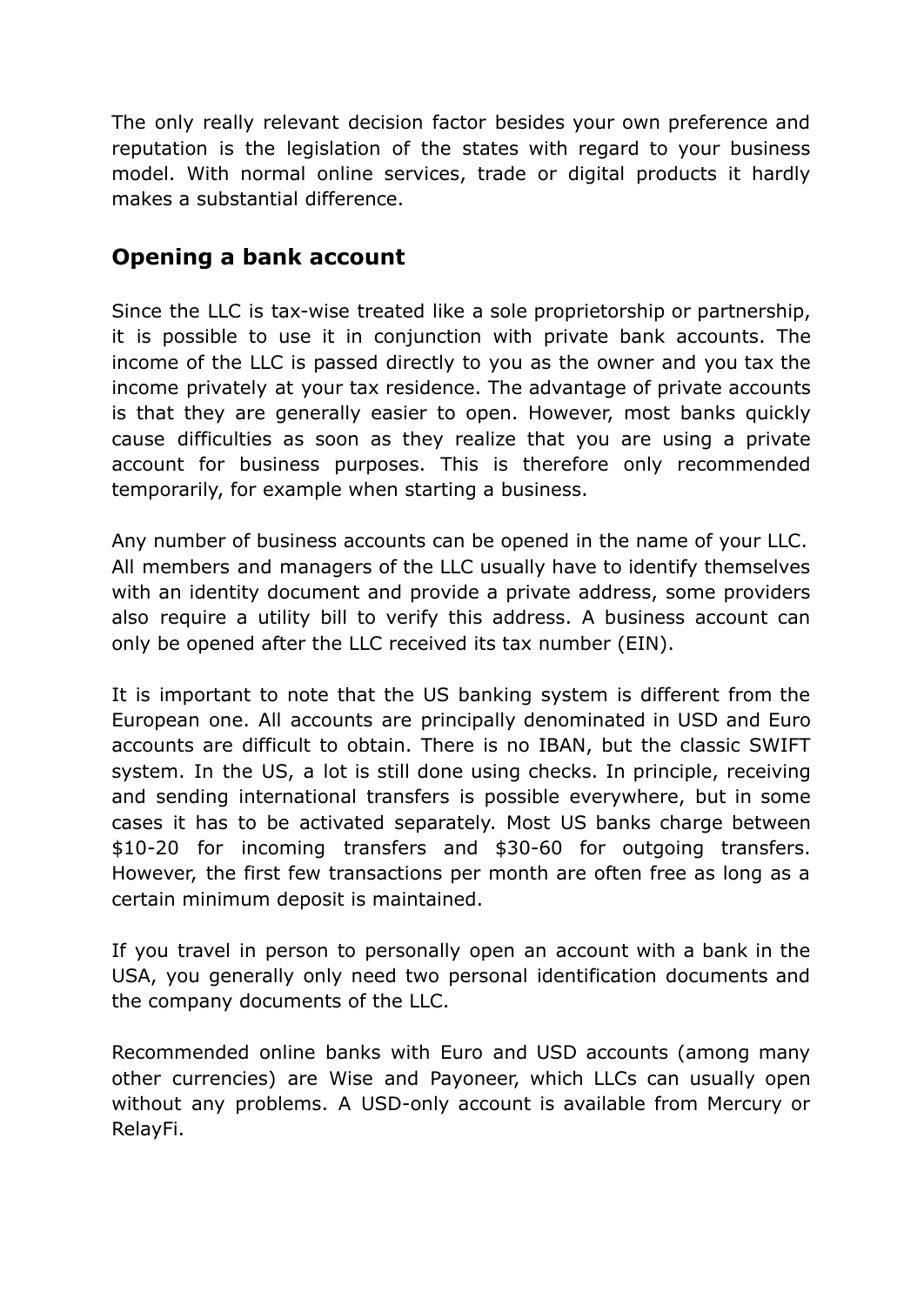#### **US bank accounts with [remote opening](https://www.globaljay.com/):**

There are various providers for opening US bank accounts remotely. These offers come with a certain price, but ultimately save you a flight to the USA. In our experience, however, the chance of a sudden account termination is increased if you open your bank account through intermediary service providers. We would therefore recommend, if possible, to open an account with large US commercial banks yourself in person in the USA.

Before opening, please ask yourself whether you even need a US account. We have many clients who hardly ever use the US account they open. If your business mainly targets European customers, you are probably better served with European online banks. The advantages of the US banks lie primarily in the still comparatively lax KYC procedures, which essentially only require two ID documents to open an account. You often don't need a utility bill, tax number or anything else (depends on the bank).

### **Payment service providers**

In principle, the LLC can use all kinds of payment service providers, such as PayPal, Stripe or Gocardless. To use Stripe and similar providers, all you need is a business account with a bank in the USA (online banks are usually sufficient, but a regular account with a full bank is sometimes required).

Paypal also requires a private social security number (SSN) or tax identification number (ITIN) from a manager of the LLC. In addition, PayPal requires the account to be linked to an account with a bank in the USA. Online banks are often not accepted here as a linked account. Since only residents of the USA receive an SSN, the ITIN private tax number is the alternative here. This can be obtained remotely from a partner for \$500. The private tax number does not trigger any personal tax liability in the US. Rather, it gives you the additional opportunity to build up creditworthiness in the USA and use US credit cards in the medium term.